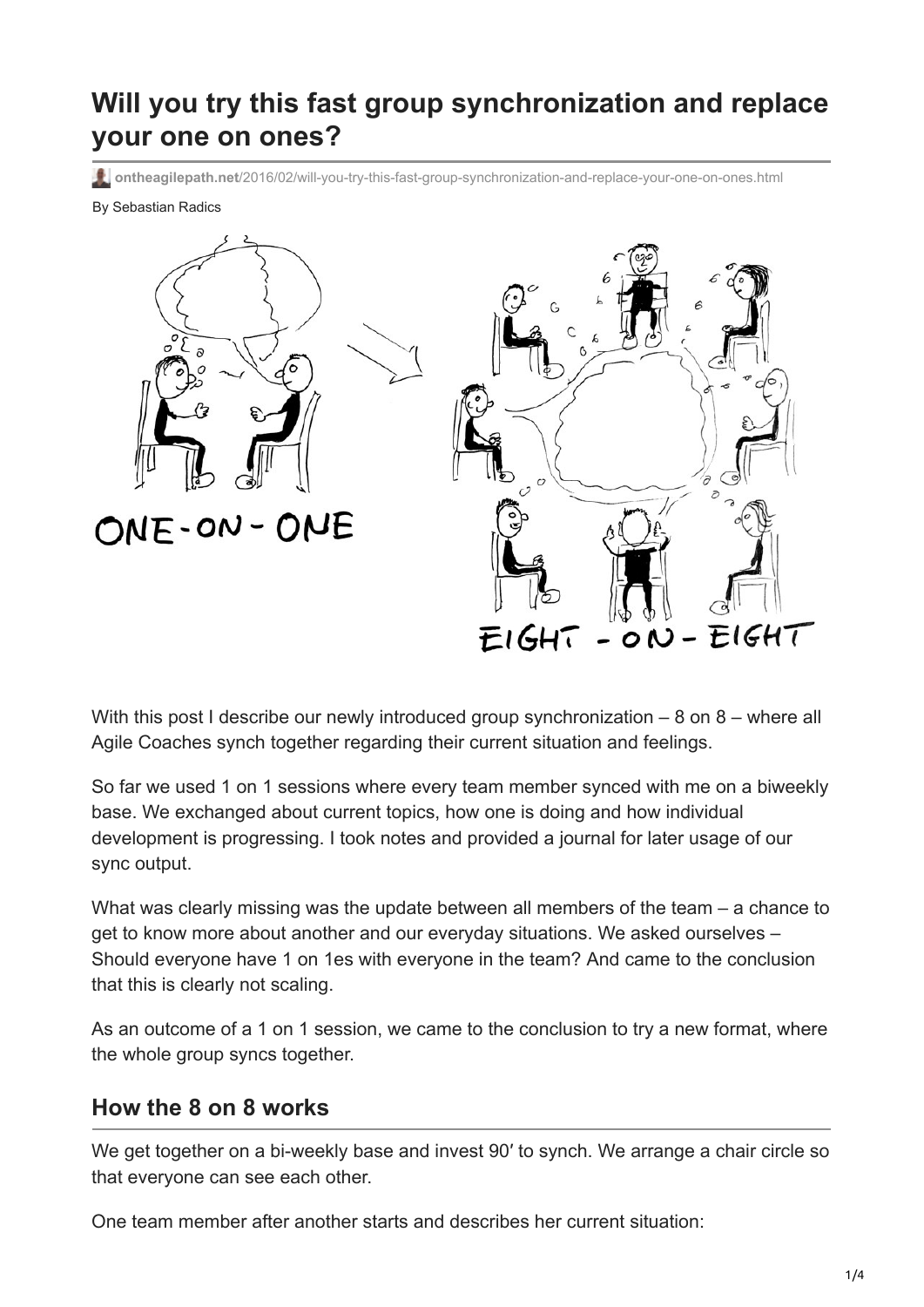- What are significant things going on in the supervised team?
- How am I doing and feeling?
- What are my current challenges?
- Is there an important feedback for a member of my team or the whole team?

We try to listen carefully and just raise questions to further understand the input. Sometimes we start smaller discussions and exchanges but try to limit it or postpone it to a follow up session.

It works mainly self organized, without real facilitation. Team members hold another accountable to keep in mind that everyone has enough space to contribute.

### **Experiences so far**

After 2 sessions and strong support to continue during the retrospective I'm looking forward to our next session (tomorrow). So far I'm impressed by:

- Our openness and intensity that we show as a team.
- Everyone is engaged and really listens to what a team member has to say. It shows real interest and seems to be valuable for everyone.
- Highly emotional team members really express their feelings and we get to know so much more about another. There is a high value connected as we already experience more smoothend collaboration in the team.

In contrast to our retrospective, where we aim much more on process improvements this format really goes deeper for everyone in the team.

For me it is a replacement of our former used 1 on 1 sessions adding these advantages:

- is provides direct input for everyone in the team and less lost in translation effects
- the team can learn much faster and much more about another

### **Important preconditions**

#### **You need to establish an open and trustful atmosphere**

As everyone expresses current feelings and describes ones situation team members have to be sure that all that is mentioned stays in that group. Like in a retrospective – it is important to clarify that level of security for that meeting.

Use a location where members can show emotions. E.g. we started in our open space cafeteria (btw a beautiful space at idealo) but soon realized that is is interrupting and hinders to express emotions. So wee decided to use a large but closed room with a circle formation (see picture above).

### **Provide enough time**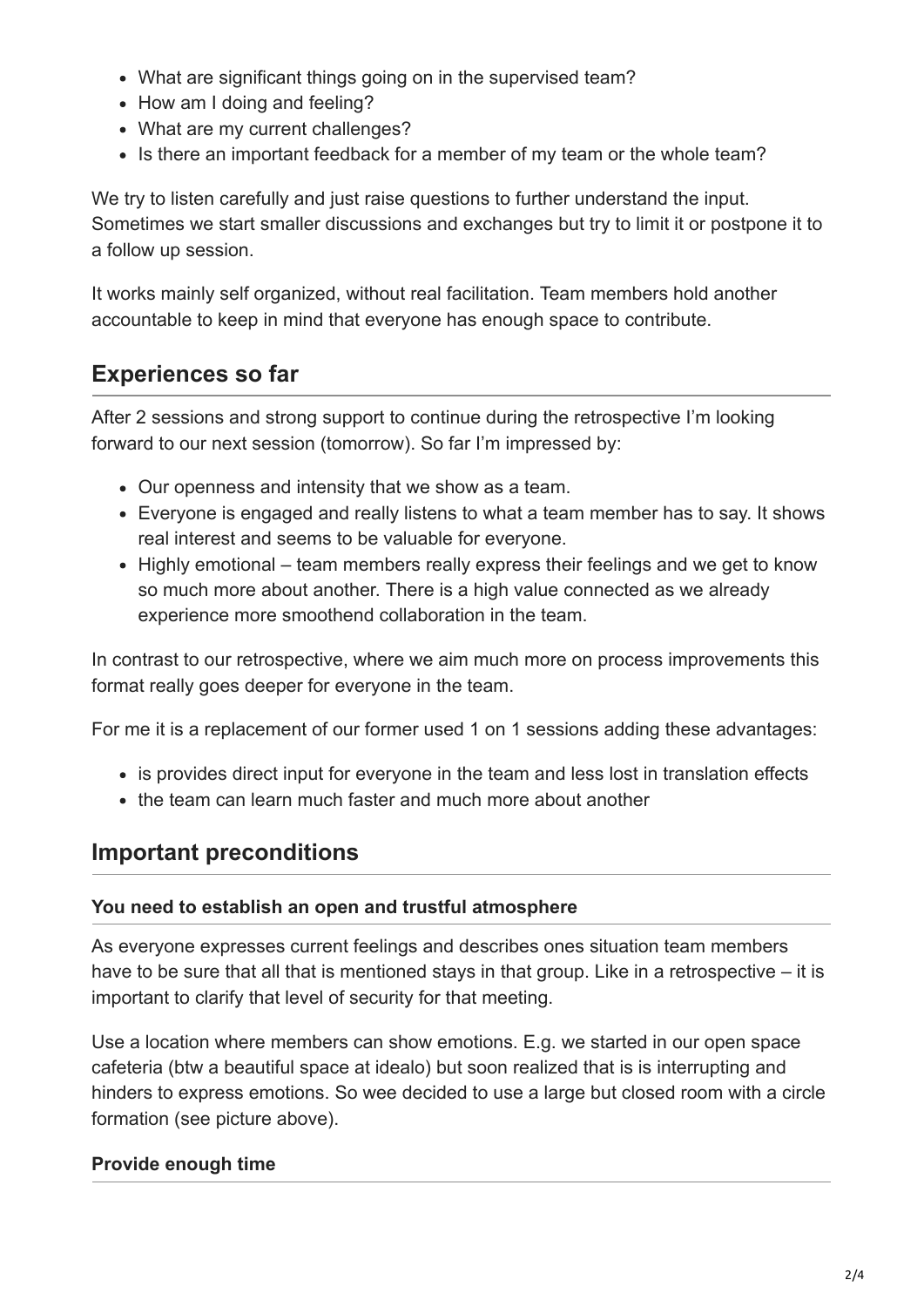As members sometimes open a lot about their current situation and questions get raised and answered it needs enough space and less time pressure for that meeting. Not like e.g. in our huddle where every topic is limited to 15′ max – this time it's a little like open end. Last time we used 90′ ++.

Our team has a good feeling how to include everyone and provide space for everyone to express themselves. No explicit facilitation was necessary.

I guess it depends on the groups situation too and maybe needs more facilitation if it gets to single headed.

#### **It's not that much about solving problems but about discovering everyones situation and get to know each other better**

As people start to describe their current situations and emotions it's important to listen and just ask questions to further understand what was said (and not to jump in with own solutions and fast interpretations). To use active listening is highly recommended.

People will ask for help and maybe it's a moment to plan a further coaching or cooperative case advise session – but it lies within everyone to take next steps.

This way everyone can express more and all members get the chance to learn a lot about each other.

### **Free choice**

As this format can get highly emotional and transparent in the team it has to be of free choice attendance. No force and to accept silence of team members during the session are really important.

## **To monitor**

During the session there are many topics raised and many open ends stay afterwards. Let's see if it can continue that way?!

My current impression is that many of the open ends get closed afterwards just by knowing more about everyones situation and a strong offer to help one another.

Does everyone have enough freedom and time to express herself?

## **Further readings**

[We process – a disruptive retrospective exercise](http://www.ontheagilepath.net/2015/06/will-you-try-the-disruptive-retrospective-exercise-we-process.html) – a description of another crazy format to silently discuss in a group

[Huddle – a claim for more efficient group discussions](http://www.ontheagilepath.net/2015/05/huddle-a-claim-for-more-efficient-group-discussions-among-agile-coachesscrummasters.html) – a powerful group synchronization regarding organizational topics

[Agile Coaches Connected – 7 ways we share knowledge and learn together](http://www.ontheagilepath.net/2015/10/agile-coaches-connected-7-ways-we-share-knowledge-and-learn-together.html) – a description of formats we use in our agile coach team